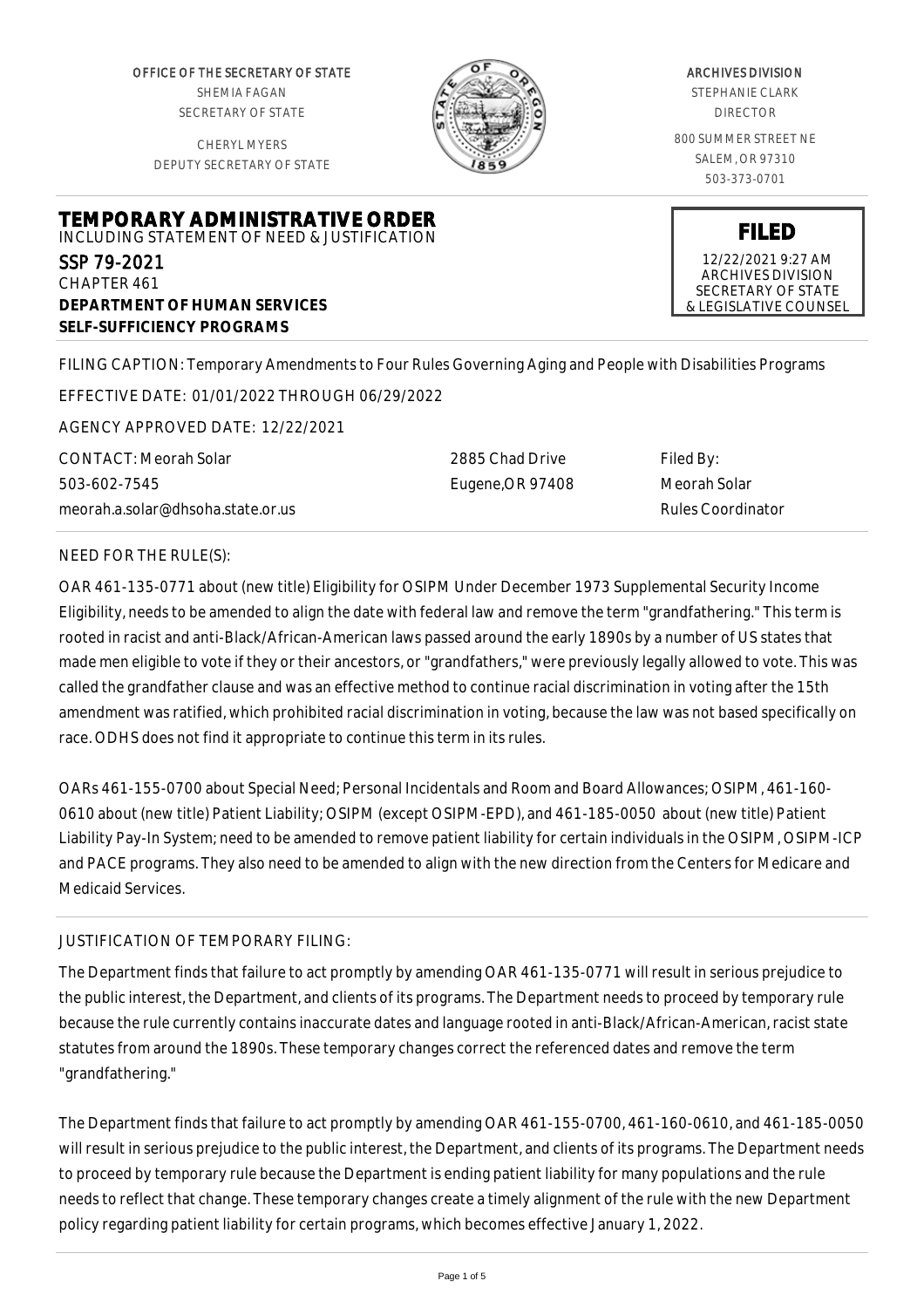## RULES:

461-135-0771, 461-155-0700, 461-160-0610, 461-185-0050

AMEND: 461-135-0771

RULE SUMMARY: OAR 461-135-0771 is being amended to remove the "grandfathering" terminology and replace it with eligibility-specific terminology as well as to correct the date referenced in the rule.

CHANGES TO RULE:

461-135-0771 Eligibility for OSIPM Under "Grandfathering" Provision December 1973 Supplemental Security Income Eligibility ¶

(1) A personn individual is eligible for OSIPM if the personindividual was eligible for SSI in Januaryupplemental Security Income (SSI) in December 19743.¶

(2) A personn individual is eligible for OSIPM if the personindividual is the essential spouse of a perssomeone eligible for OSIPM under section (1) of this rule. An essential spouse is one who lives in the same household and provides a service that otherwise would have to be provided by some other means.¶

(3) A personn individual eligible for OSIPM under this rule is considered eligible continuously since JanuaryDecember 19743. Statutory/Other Authority: ORS 411.060

Statutes/Other Implemented: ORS 411.060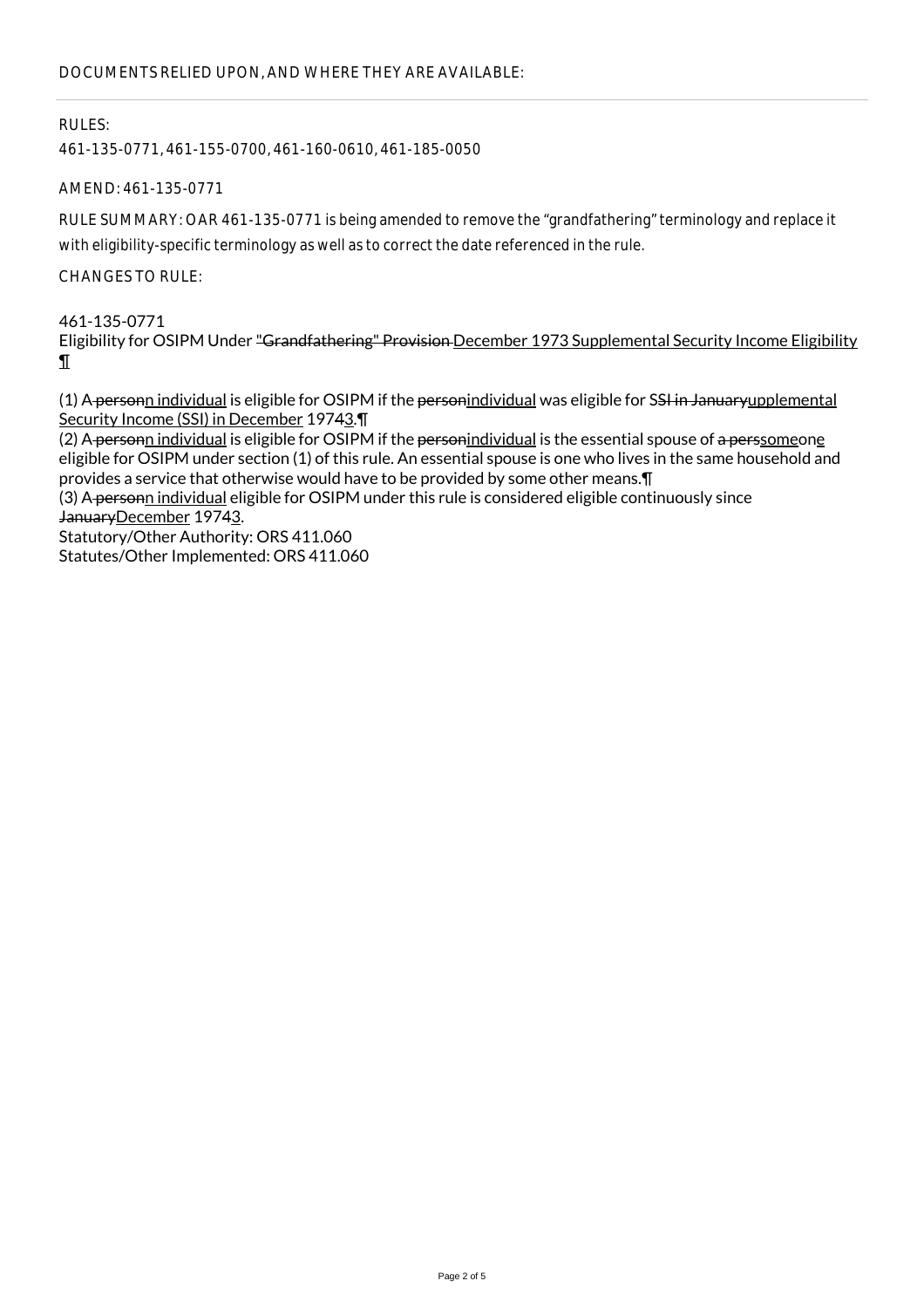### AMEND: 461-155-0700

RULE SUMMARY: OAR 461-155-0700 is being amended to eliminate the assistance in paying the eliminated patient liability for recipients of in-home care but to continue the provision for aiding recipients of care in community-based facilities.

CHANGES TO RULE:

## 461-155-0700

Special Need; Personal Incidentals and Room and Board Allowances; OSIPM ¶

#### In the OSIPM program:¶

(1) In the following circumstances, personal incidentals and room and board allowances may be paid for an individual to reside in a community-based care facility (see OAR 461-155-0630(1)) to avoid placement in a nursing facility or leave a nursing facility or an acute care hospital, when an individual meets the requirements of one of the following subsections:¶

(a) Is determined to be eligible based on a disability determination made by the Department (see OAR 461-125- 0370).¶

(A) To receive this payment, the individual must pursue Supplemental Security Income (SSI) by making application with the Social Security Administration (SSA) and appealing denials until SSA makes a final administrative decision. If SSI is denied at the final SSA administrative level, the individual is no longer eligible for this payment.¶ (B) The payment is the difference between the countable (see OAR 461-001-0000) income of the individual and the OSIPM program adjusted income standard (see OAR 461-155-0250).¶

(b) Is leaving a nursing facility and limited to a maximum SSI payment of \$30 or to a maximum Veterans benefit payment of \$90. The payment is the difference between the countable income of the individual and the OSIPM program adjusted income standard (see OAR 461-155-0250).¶

(c) Is a qualified non-citizen under OAR 461-120-0125 who is not eligible for SSI due to not meeting the requirements to become a naturalized citizen within the SSI time limit.¶

(A) The individual must pursue naturalization.¶

(B) The payment is the difference between the countable income of the individual and the OSIPM adjusted income standard (see OAR 461-155-0250).¶

(d) Does not have sufficient income to divert to the community spouse (see OAR 461-001-0030) due to the difference between the personal needs allowance related to a nursing facility placement and the personal needs allowance and room and board related to a community-based care facility placement. The allowance is issued only when the individual or community spouse requests or chooses a nursing facility placement rather than a community -based care facility placement because the community spouse needs the resulting higher diversion amount to meet his or her monthly expenses.¶

(A) For all individuals, the allowance is the difference between the amount of the individual's income that would be available to divert to the community spouse under a nursing facility placement and the amount of the individual's income available under the community-based care facility placement, using the liability calculation as outlined in OAR 461-160-0620.¶

(B) For an individual under a community-based care facility placement whose income is less than the adjusted OSIPM program standard, the allowance is the amount calculated under paragraph (A) of this subsection plus the difference between the OSIPM program adjusted income standard and the individual's countable income.¶ (2) Room and board allowance (see OAR 461-155-0270), without personal incidentals, may be paid for an individual to reside in a community-based care facility (see OAR 461-155-0630) to avoid placement in a nursing facility, when an individual is leaving a public institution (see OAR 461-135-0950) and the individual's SSI is suspended, subject to the following provisions:¶

(a) The individual's SSI must have been suspended due to placement in a public institution.¶

(b) The individual must pursue reinstatement of SSI, and verification must be provided to the Department.¶ (c) The payment is the difference between the countable income of the individual and the OSIPM Room and Board Standard (see OAR 461-155-0270).¶

(d) If SSI is reinstated or reinstatement of SSI is denied, the individual is no longer eligible for this allowance.¶ (3) The payment amount is prorated in the first month for an individual who moves to a community -based care facility on any day other than the first day of the month.

Statutory/Other Authority: ORS 411.060, 411.070, 411.704, 411.706 Statutes/Other Implemented: ORS 411.060, 411.070, 411.704, 411.706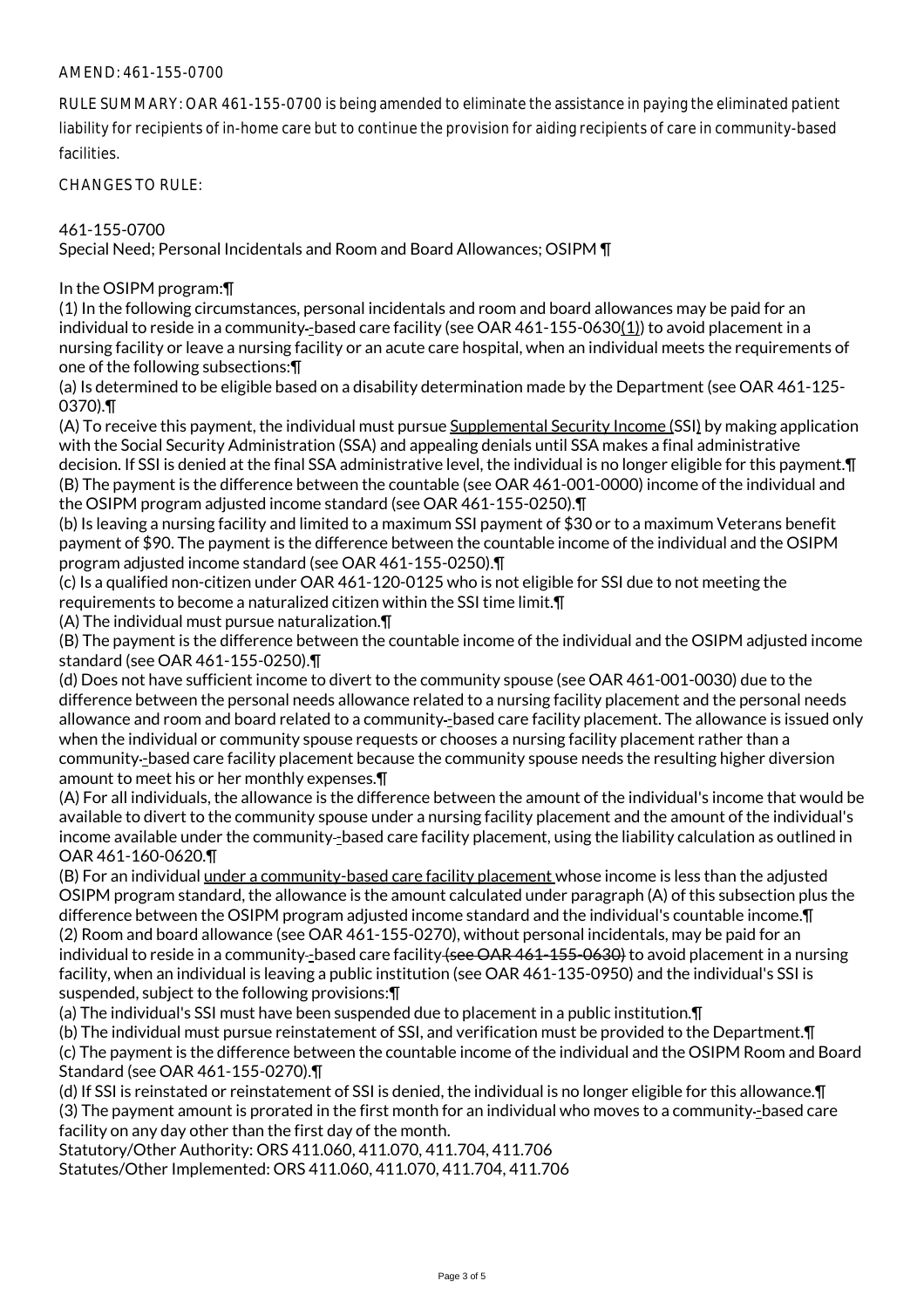### AMEND: 461-160-0610

RULE SUMMARY: OAR 461-160-0610 is being changed to eliminate patient liability for recipients of in-home longterm care services and supports. This includes OSIPM, OSIPM-ICP and PACE. The liability for PACE participants is being eliminated in all service settings.

CHANGES TO RULE:

461-160-0610

ClPatient Liability; OSIPM (except OSIPM-EPD) ¶

(1) A clientn individual in the OSIPM (except OSIPM-EPD) program who receives long-term care (see OAR 461-001-0000) services must, in order to remain eligible, make the payment required by this rule, except as provided in sections (2) to (67) of this rule. The client Individuals must apply his or hetheir adjusted income to the cost of the care or service in the amount, if any, determined by the Department. This amount is the elpatient liability. If the clientindividual's adjusted income exceeds the cost of care or service, the elientindividual must pay the full cost of care but has no additional liability.¶

(2) A-clientn individual who receives SSHupplemental Security Income (SSI), or is deemed to receive SSI under section 1619(b) of the Social Security Act (42 U.S.C. 1382h(b)), is eligible for OSIPM program benefits without having to make a payment.¶

(3) The IC service payment of a client in the OSIPM-IC program is reduced by the amount of hifollowing end on December 31, 2021:¶

(a) Independent Choices Program (ICP) patient liability for individuals in OSIPM-ICP (see OAR Chapter 411, Division 030), and¶

(b) Liability or contribution to the cost of services for her liabilityProgram of All-Inclusive Care for the Elderly (PACE) participants (see OAR Chapter 411 Division 045).¶

(4) The following elientindividuals, if they receive the services described in section (5) of this rule, are exempt from payments required by this rule:¶

(a) A disabledn adult child with a disability under OAR 461-135-0830.¶

(b) A widow or widower under OAR 461-135-0820.¶

(c) A Pickle amendment clientindividual under OAR 461-135-0780.¶

(5) A client individual identified in section (4) of this rule is exempt from payments required by this rule if the clientindividual receives home and community-based care (see OAR 461-001-0030).¶

 $(6)$  In the initial month of placement, a client individual may be exempt from payments required under this rule if the Department determines that the elientindividual's income has been exhausted prior to placement. If any income remains, the clientindividual must contribute to the cost of care or service.¶

(7) A clienth individual residing in an acute care hospital or mental health residential treatment facility is exempt from payments required by this rule while residing in the acute care hospital or mental health residential treatment facility. If a service benefit was received prior to admission to the acute care hospital, payment must be made for that service. For purposes of this rule, only the following types of treatment centers qualify as a mental health residential treatment facility:¶

(a) A mental health adult foster home.¶

(b) A mental health residential treatment home. ¶

(c) A mental health residential treatment facility.¶

(d) A mental health secure residential treatment facility.

Statutory/Other Authority: ORS 409.050, 411.060, 411.070, 411.404, 411.706, 413.085, 414.685 Statutes/Other Implemented: ORS 409.010, 411.060, 411.070, 411.404, 411.706